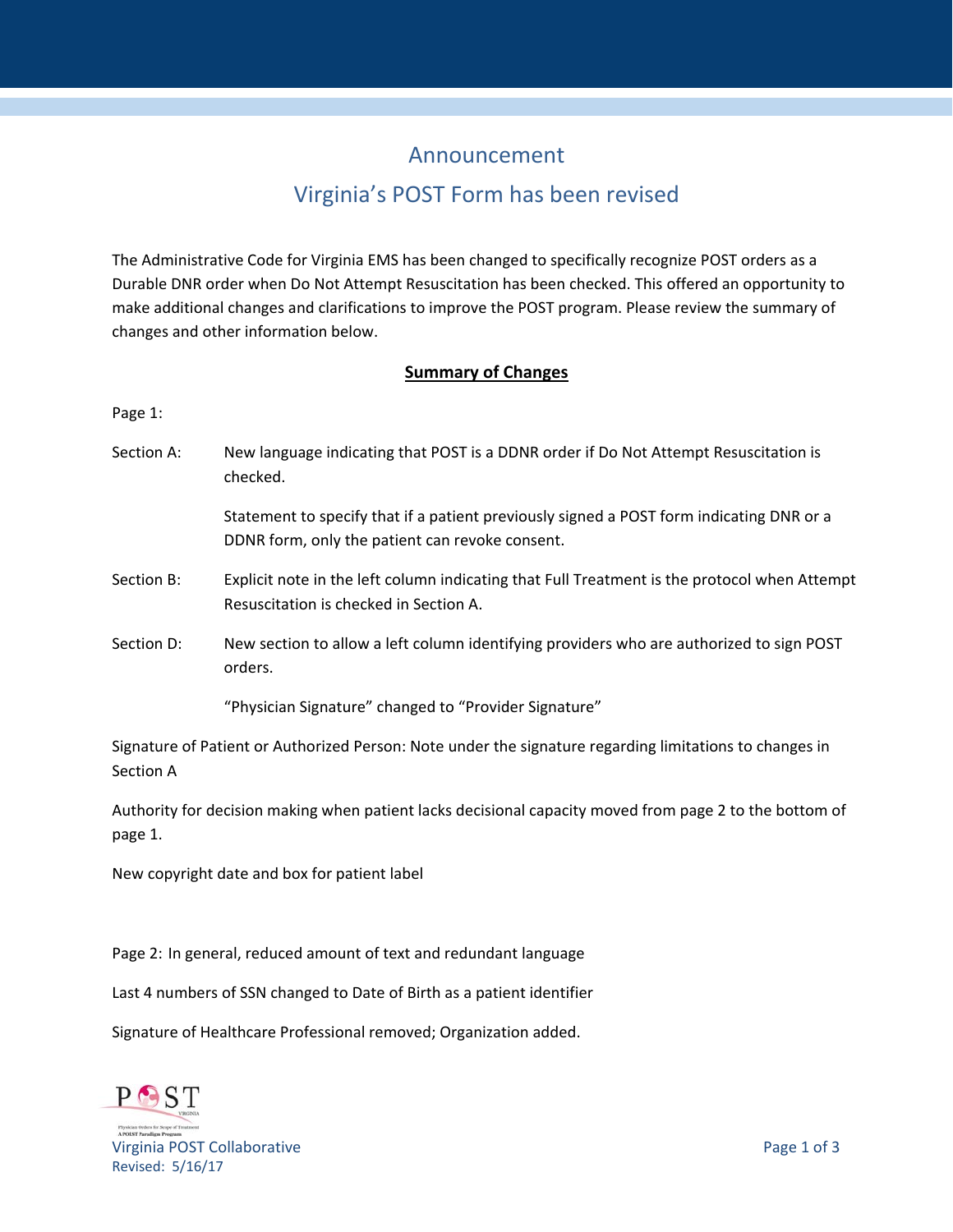### Completing POST Section:

*Second bullet*: added electronic version to be honored as if it were an original.

#### Using POST Section:

*First Bullet*: Emphasis that Full Interventions can be used to authorize ventilation/intubation as a treatment for respiratory distress, combined with a DNR order in the event of a full arrest.

### Revoking/Making Changes to Section A:

Separated changes to Section A from changes to the rest of the document due to limitations on changing a DDNR order.

*First Bullet:* provides reference and language from the Regulatory Code that identifies POST as a DDNR order.

*Second bullet*: emphasis that only the patient can revoke consent to a DDNR if the patient has signed the form

*Third bullet*: Clarifies that a legally authorized decision maker may make changes in light of changes in the patient's condition, including changing "Attempt Resuscitation" to a DDNR order in Section A.

Virginia POST contact email address updated.